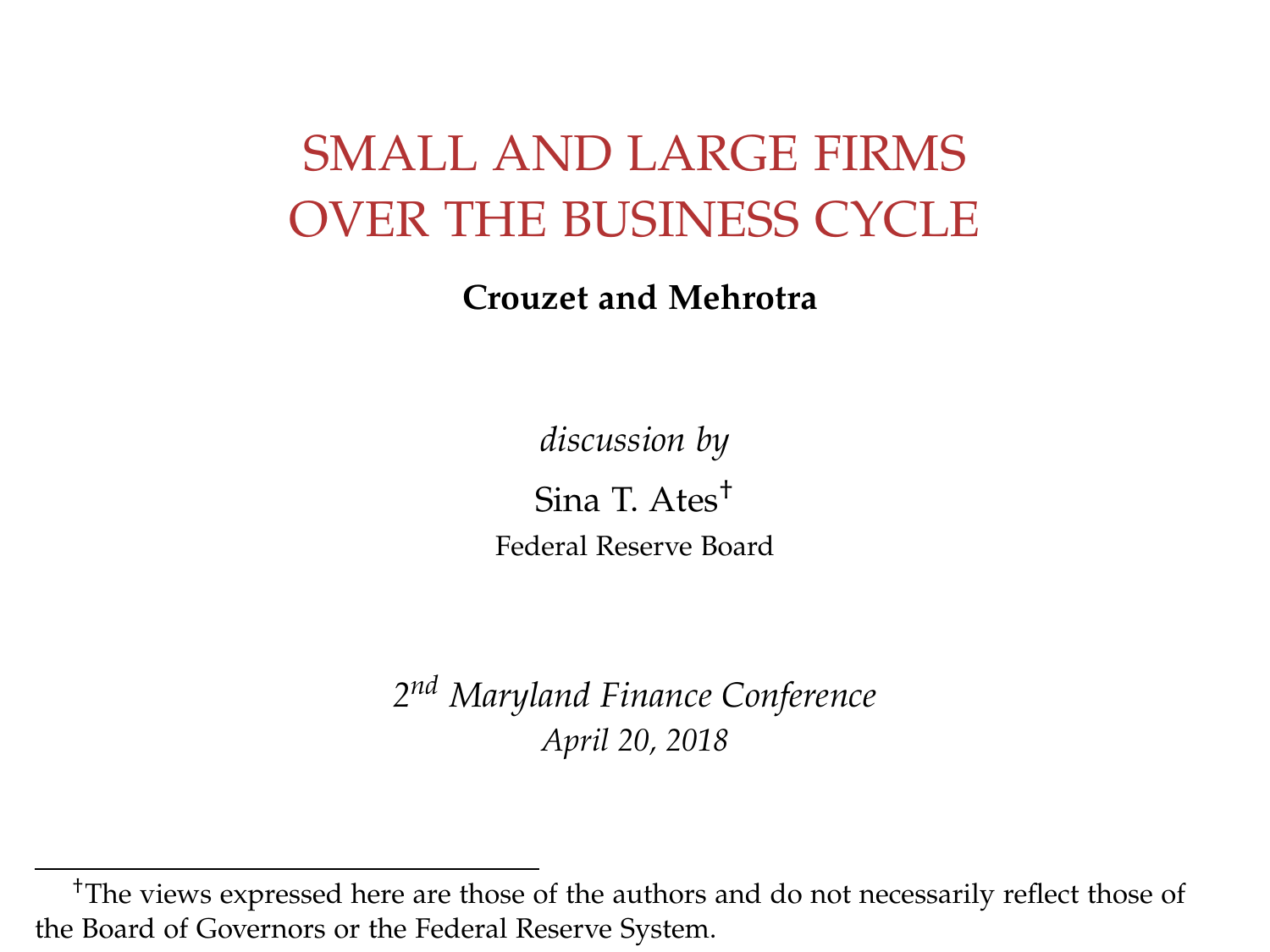#### Introduction

- $\triangleright$  Great work on the (lack of) empirical foundations of financial accelerator mechanism!
	- Q1 Any excess cyclical sensitivity of small firms?
	- Q2 If yes, does that amplify the cyclicality of aggregates?
	- Q3 Is any excess sensitivity driven by financial constraints?
- $\triangleright$  Crucial questions, as financial constraints are the backbone of an extensive set of work  $\Rightarrow$  need for solid micro evidence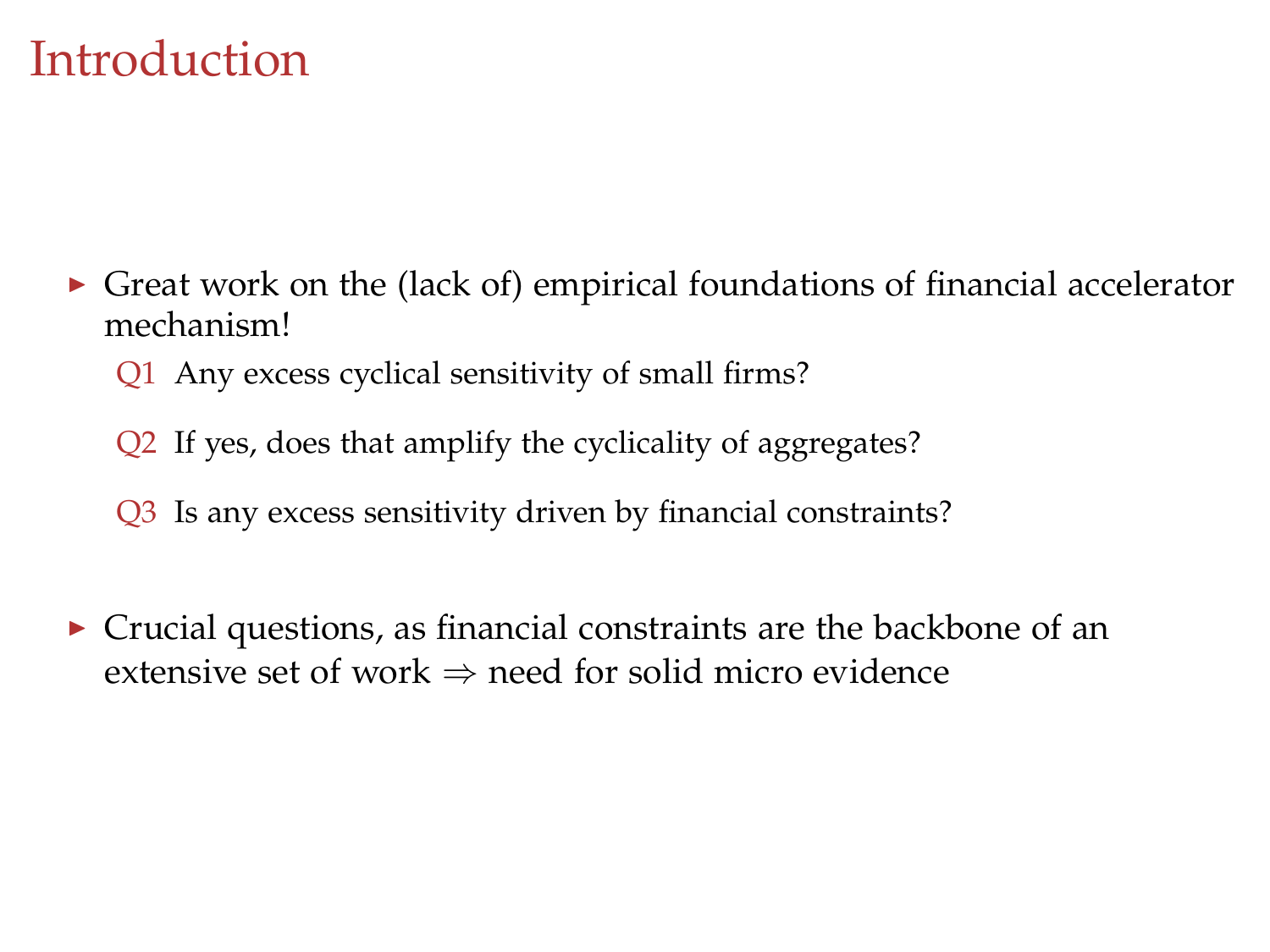- ▶ Data: Quarterly Financial Report from U.S. Census
	- $\triangleright$  Balance sheet and income statements
	- $\blacktriangleright$  Importantly, on small private firms!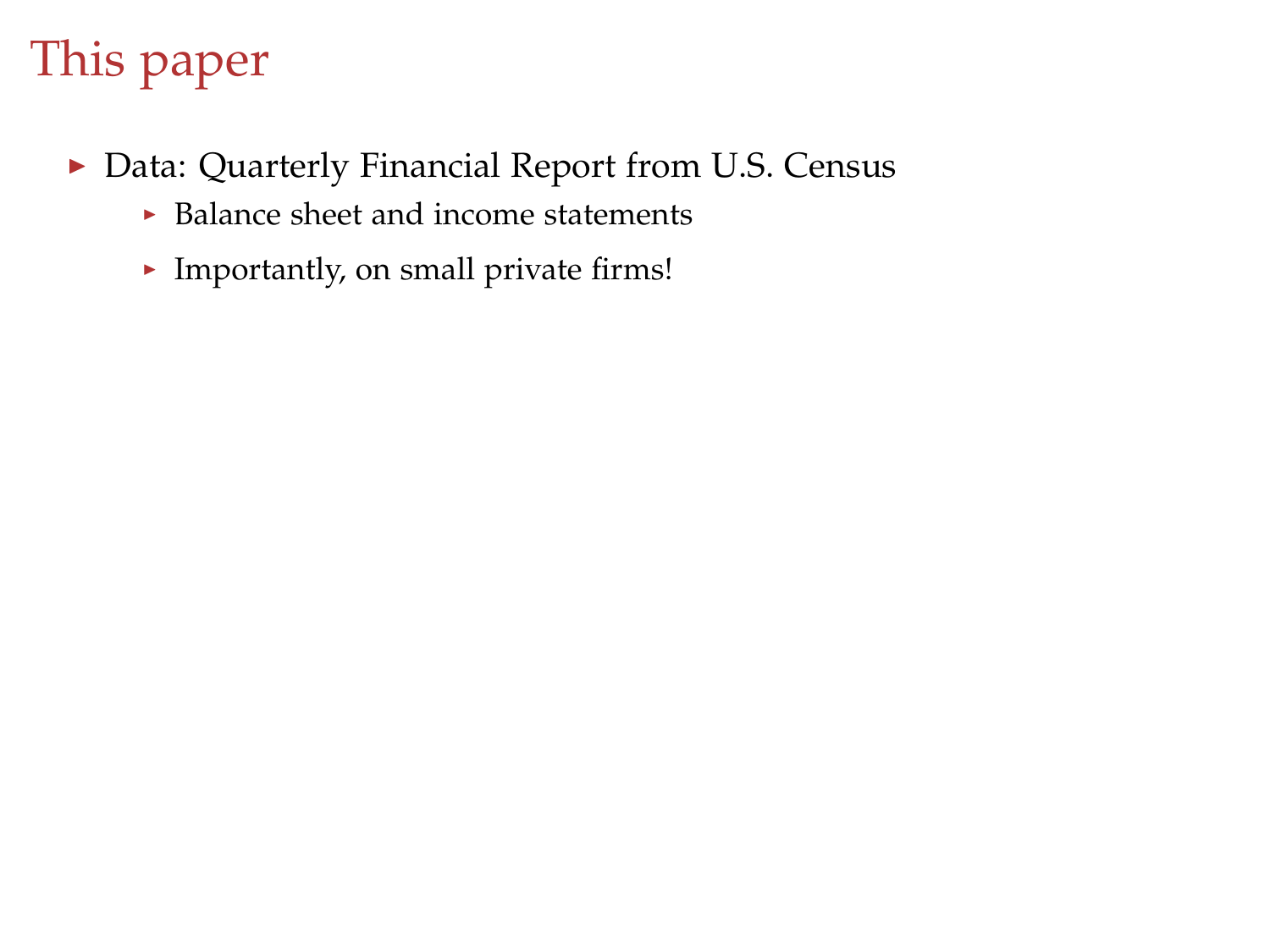- ▶ Data: Quarterly Financial Report from U.S. Census
	- $\triangleright$  Balance sheet and income statements
	- $\blacktriangleright$  Importantly, on small private firms!
- $\blacktriangleright$  Main Results:
- $R1$  There is excess cyclical sensitivity in sales growth of small firms (0-99%) percentile by book assets)
	- $\blacktriangleright$  Relative to top percentile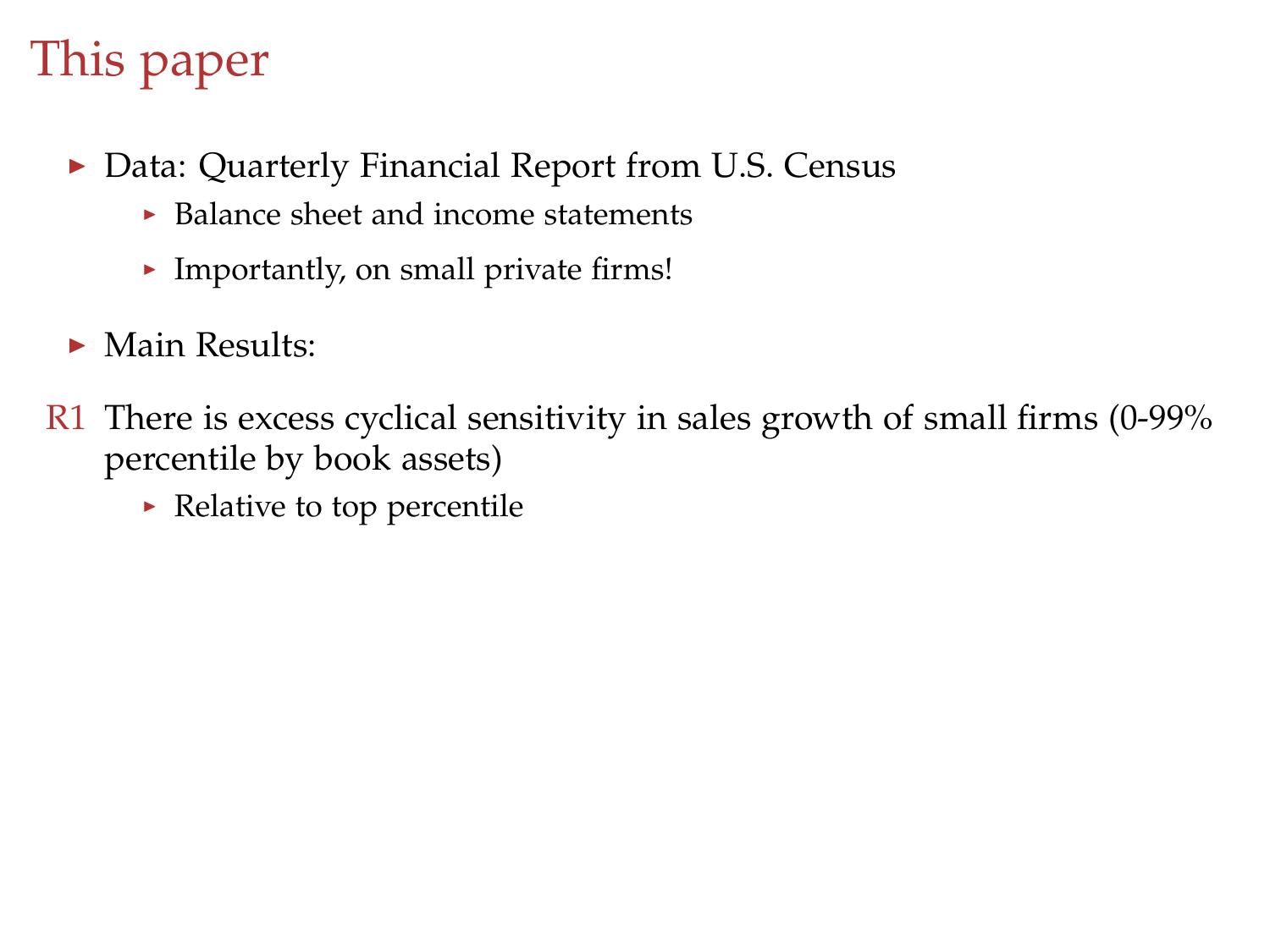- ▶ Data: Quarterly Financial Report from U.S. Census
	- $\blacktriangleright$  Balance sheet and income statements
	- $\blacktriangleright$  Importantly, on small private firms!
- $\blacktriangleright$  Main Results:
- $R1$  There is excess cyclical sensitivity in sales growth of small firms (0-99%) percentile by book assets)
	- $\blacktriangleright$  Relative to top percentile
- R2 Limited effect on aggregate cyclicality
	- $\blacktriangleright$  Activity skewed to large firms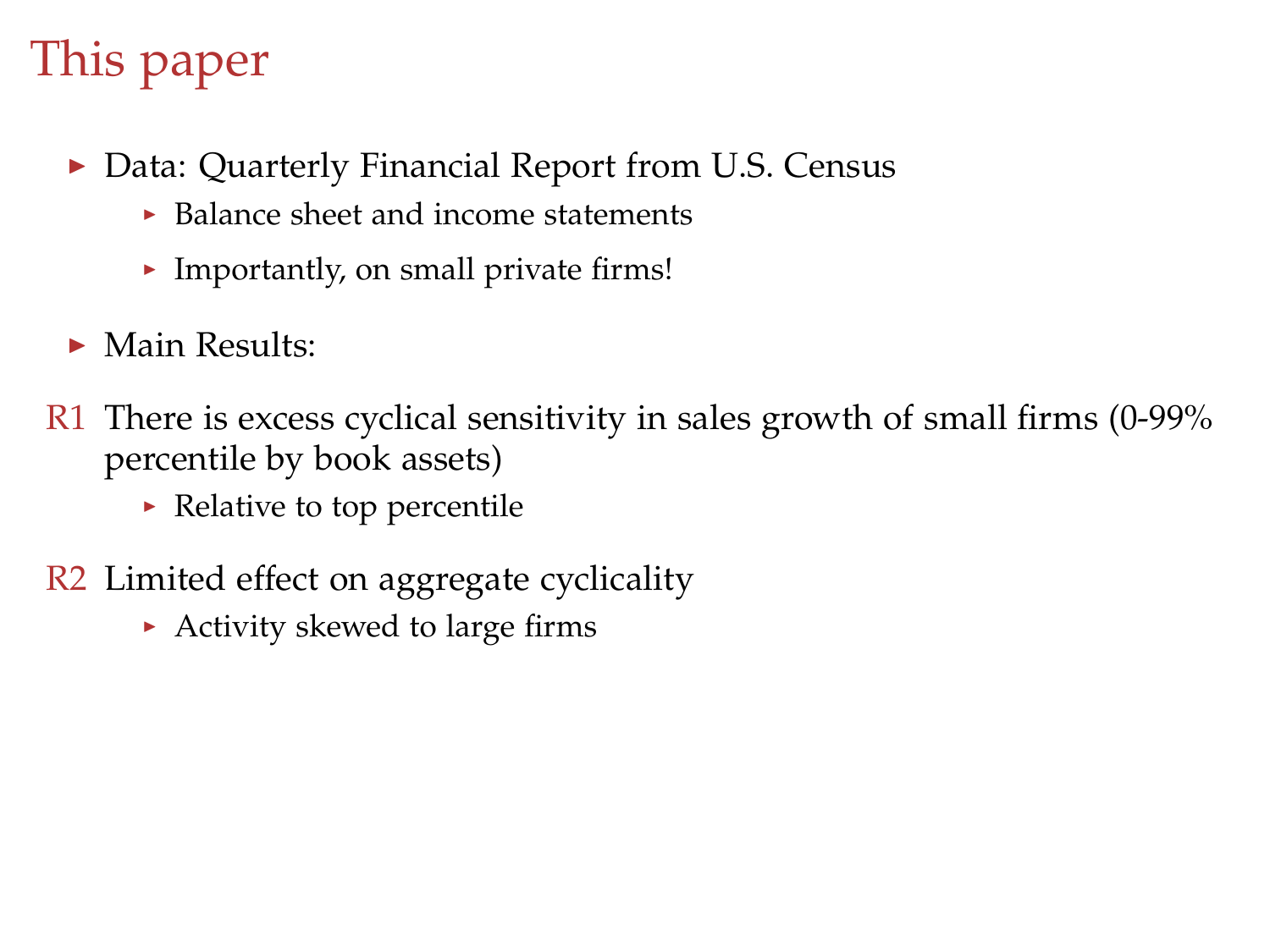- ▶ Data: Quarterly Financial Report from U.S. Census
	- $\blacktriangleright$  Balance sheet and income statements
	- $\blacktriangleright$  Importantly, on small private firms!
- $\blacktriangleright$  Main Results:
- $R1$  There is excess cyclical sensitivity in sales growth of small firms (0-99%) percentile by book assets)
	- $\blacktriangleright$  Relative to top percentile
- R2 Limited effect on aggregate cyclicality
	- $\triangleright$  Activity skewed to large firms
- R3 No evidence that it's driven by access to finance
	- $\triangleright$  Survives controls for financial strength, debt-use response to identified monetary shocks not different across firm size
	- $\triangleright$  A non-financial candidate for excess sensitivity: diversification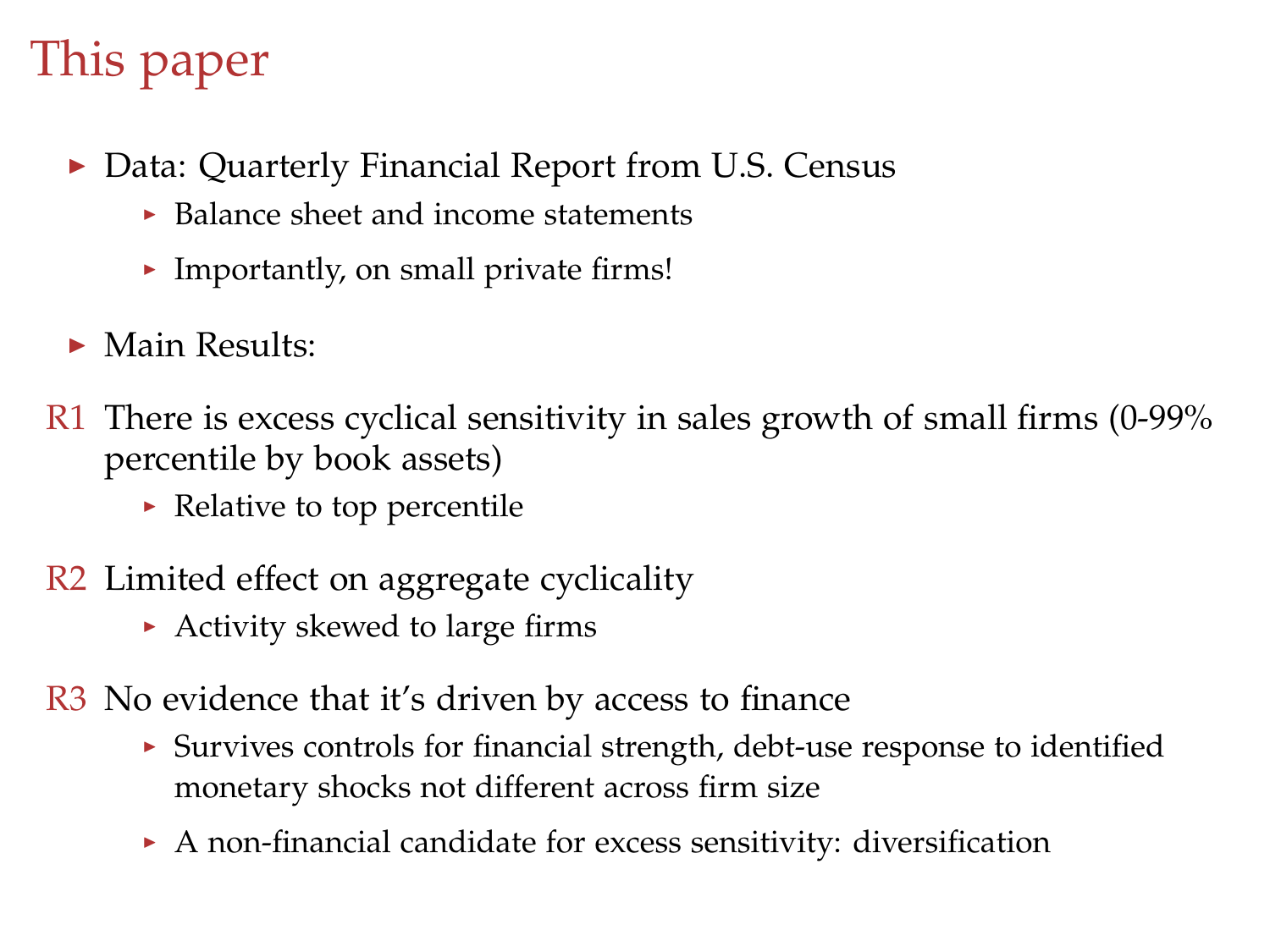### Main specification

Figure: Difference in avg. sales growth of small and large firms vs. GDP growth



Slope: 0.60 [0.11]; adj. R-sq: 0.19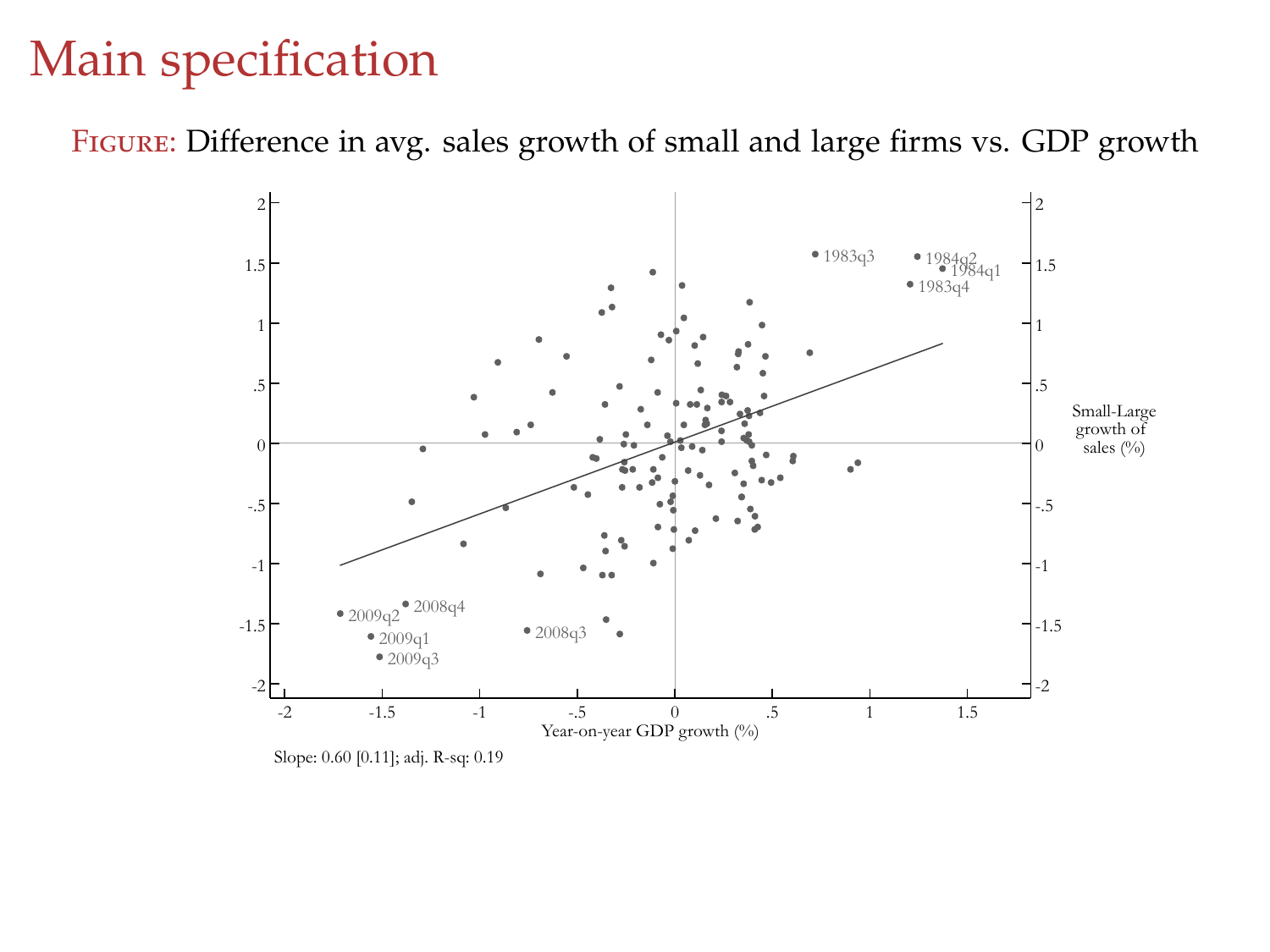#### Main specification

Figure: Difference in avg. sales growth of small and large firms vs. GDP growth

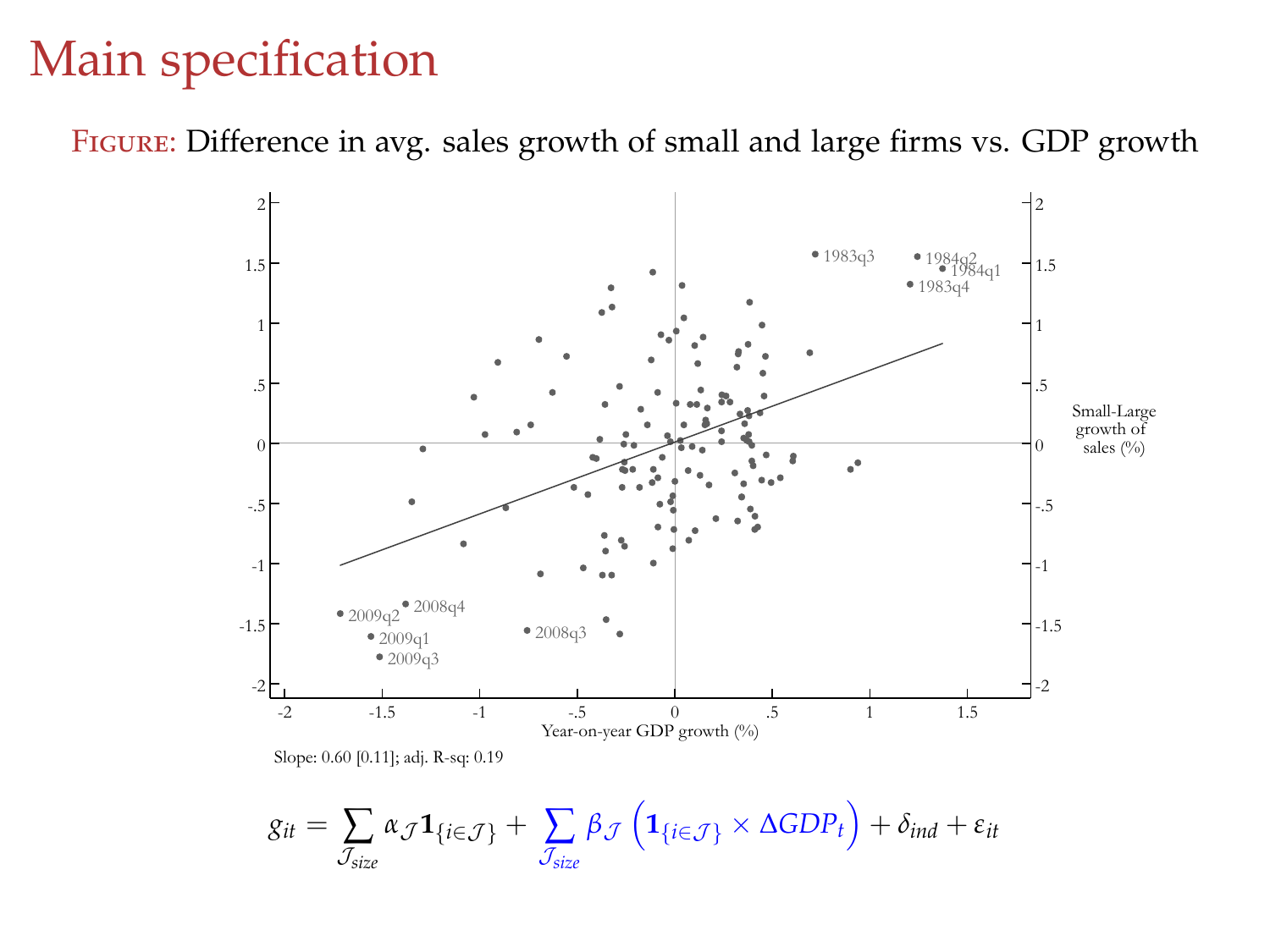#### Main specification

Figure: Difference in avg. sales growth of small and large firms vs. GDP growth

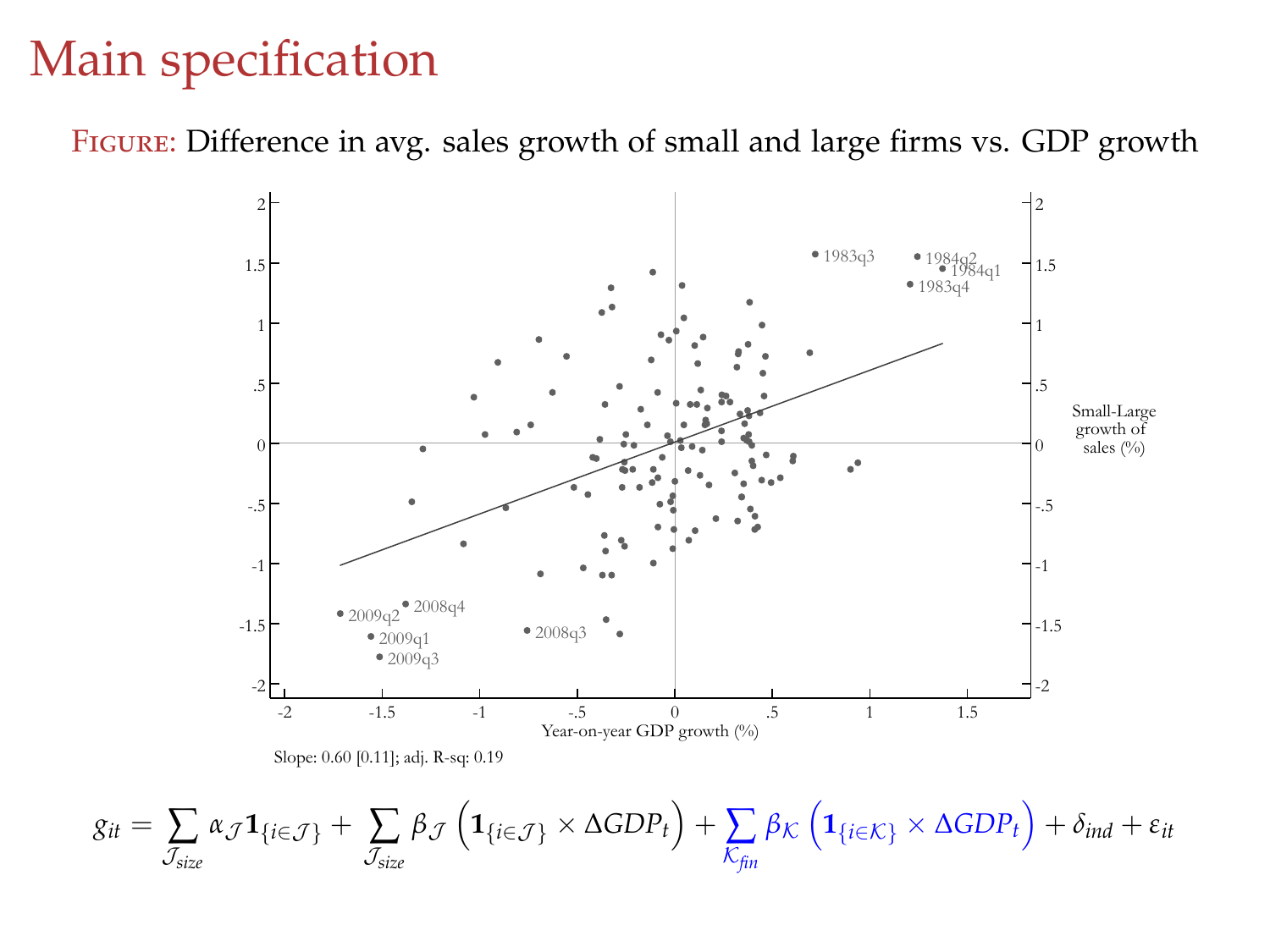#### **Comments**

- 1. Main regression specification
	- $\blacktriangleright$  lagged values, sector-time controls
- 2. Groupings based on financial strength
	- Another one by short-term debt ratio
- 3. Identified monetary shocks
	- $\triangleright$  Why not finer groupings for this exercise?
	- $\triangleright$  Quarterly aggregation: Does this identify the shock of interest?
- 4. Excess cyclicality of labor and exit may be more pronounced, as recognized
	- ▶ Agarwal and Gort (2002), Fort, Haltiwanger, Jarmin, and Miranda (2013)
- 5. Export market diversification
	- $\triangleright$  may imply availability of trade credit  $\Rightarrow$  relaxation of constraints (looks like you have trade credit data to control for)
	- Becker, Chen, and Greenberg (2013), Chor and Manova (2012), Manova (2013), Manova, Wei, and Zhang (2015)
- 6. Listed vs. private firms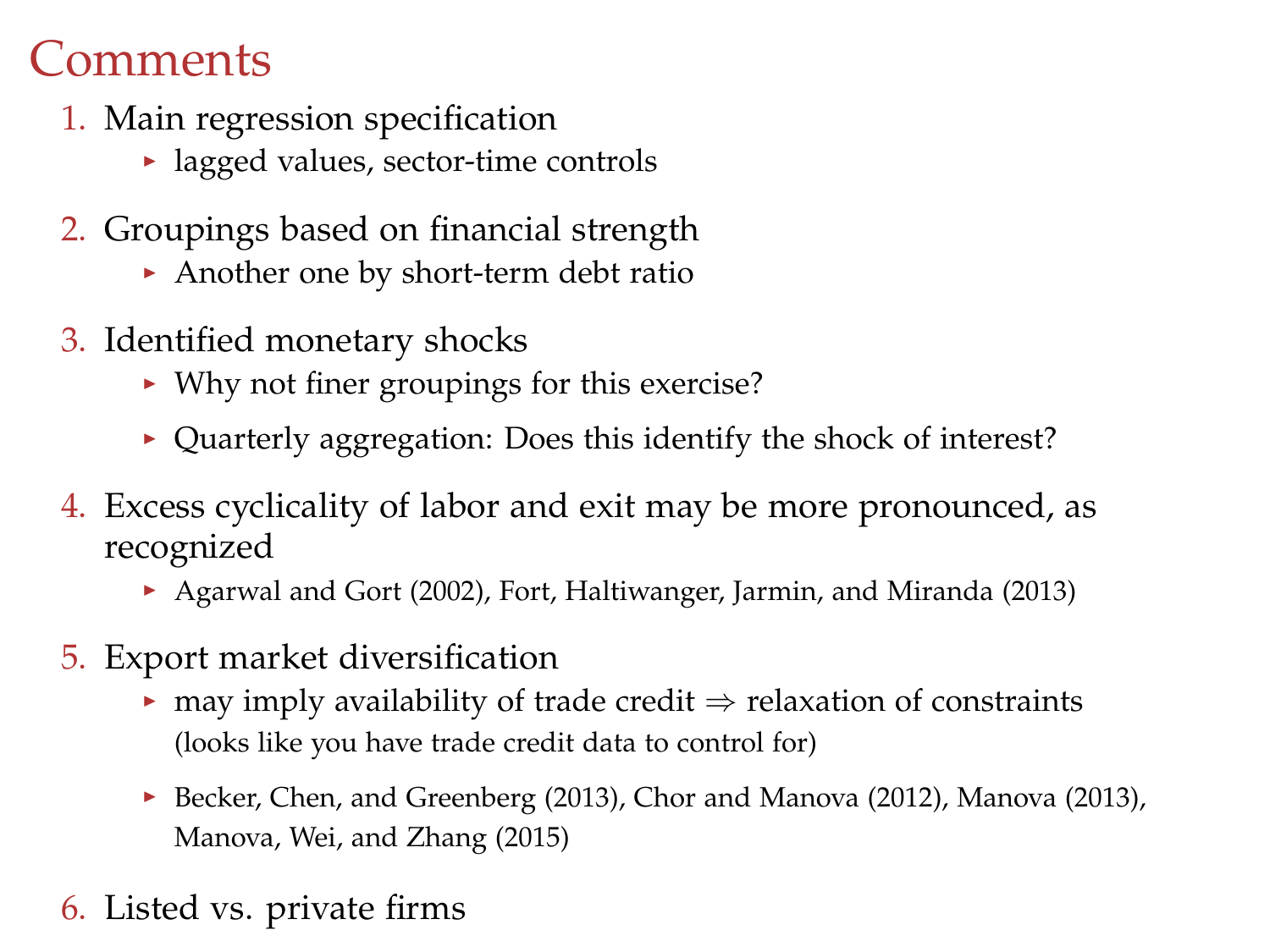#### Dinlersoz, Kalemli-Ozcan, Hyatt, Penciakova (2018)

- $\blacktriangleright$  Leverage over firms' life-cycle
- Data: LBD+Orbis+Compustat
	- $\triangleright$  Balance sheet, income statement + employment (firm size)
- $\blacktriangleright$  Key results
	- <sup>I</sup> *Size is a good predictor of financial constraints*
	- <sup>I</sup> Small private firms are financially constrained; listed firms are *not* financially constrained since small listed firms can borrow short-term

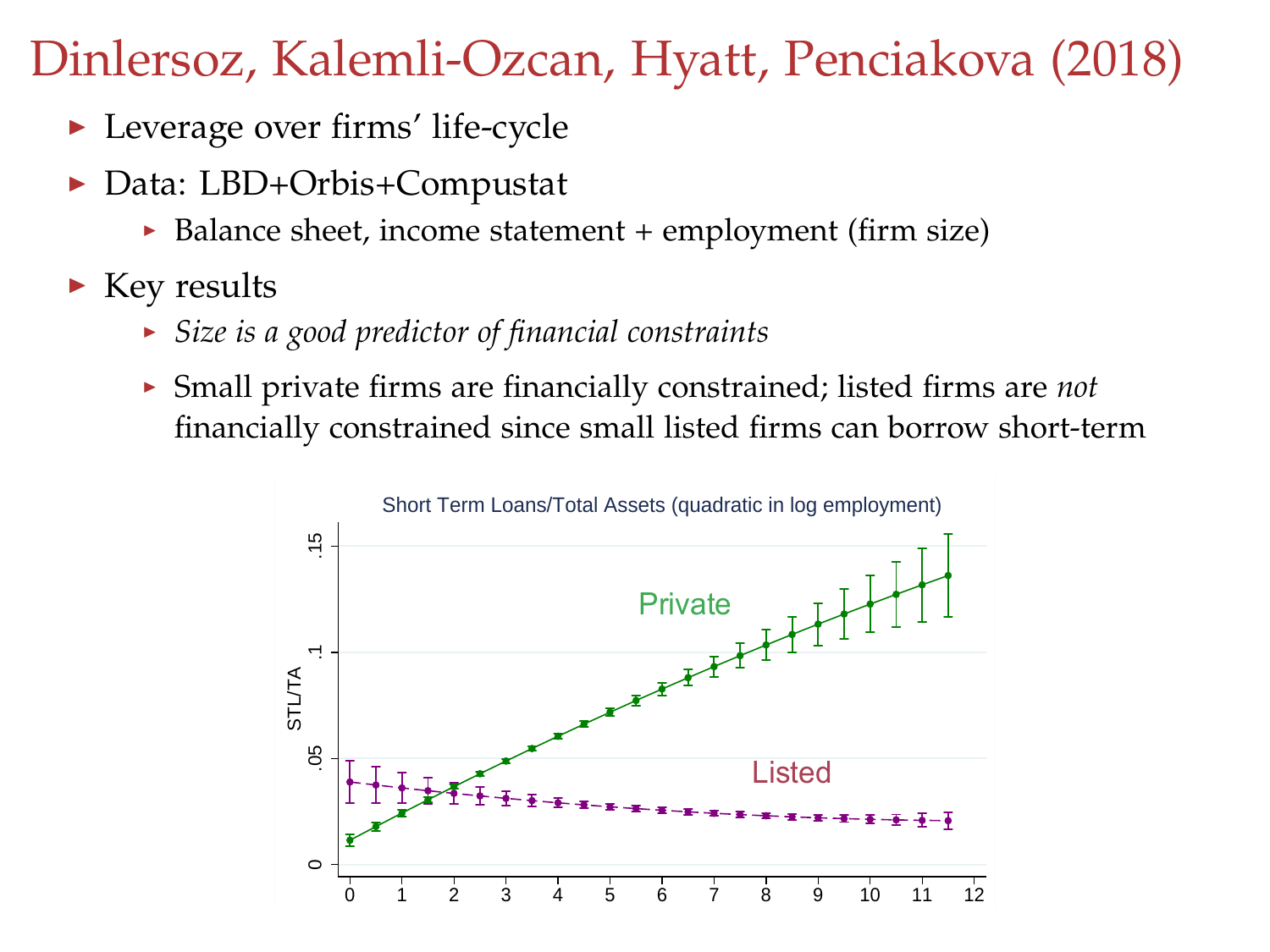#### Dinlersoz, Kalemli-Ozcan, Hyatt, Penciakova (2018)



- $\triangleright$  Different conclusions due to size composition?
- ▶ Or sectoral composition (manufacturing vs. services)?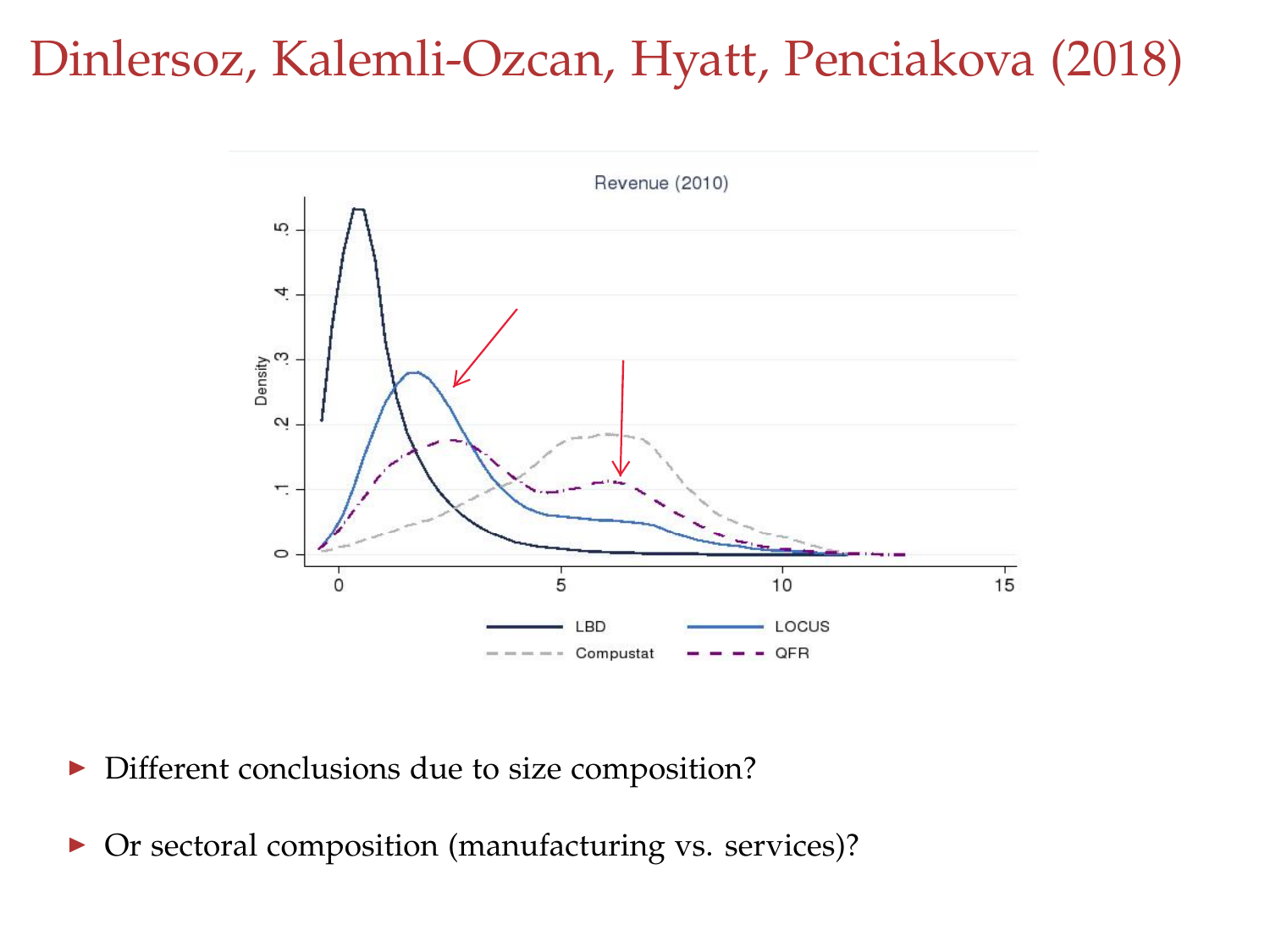### Relevance of Small Firms: Ates and Saffie (2018)

- $\blacktriangleright$  Permanent effects of financial crisis on productivity
	- ▶ SOE-RBC model with endogenous entrant&incumbent innovation
	- $\triangleright$  Entry depends on external financing
	- ▶ Chile's post-1998 Russian Crisis experience



*Entry behavior crucially matters beyond short-run!*